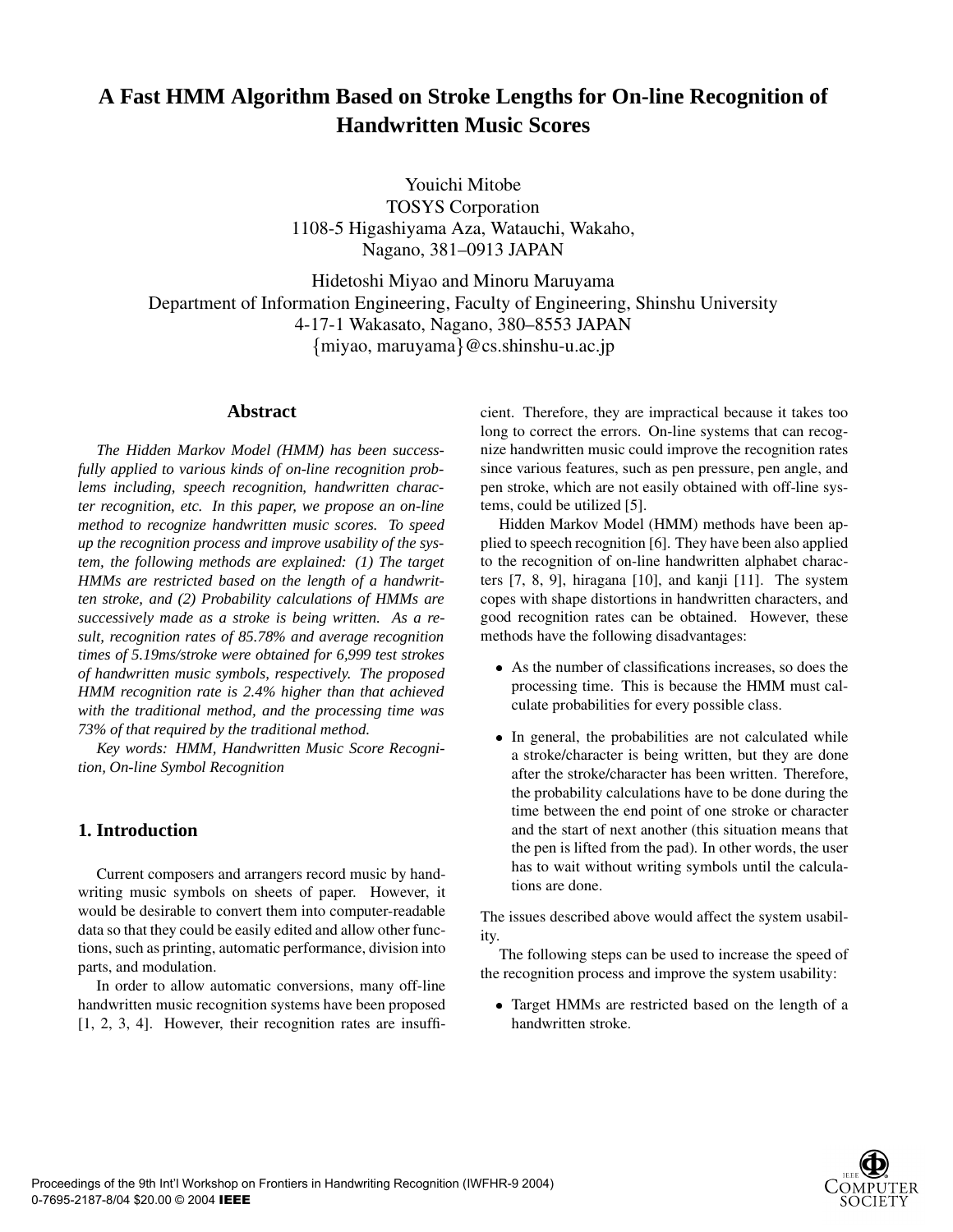• Probability calculations of HMMs are successively made as a stroke is being written.

This method is applied to recognize a stroke for each music symbol.





**Figure 1. Individual strokes for music symbols.**

Unlike alphabets or Japanese characters, a certain type of music symbols vary widely in shape. In particular, the combinations of shapes in music notes are huge since the number of note heads, dots, and flags included in a note is not limited. It is impossible to prepare HMMs for all kinds of music symbols. Therefore, the system proposed here deals with the individual strokes of a music symbol, which are then combined to make one.

The strokes that can be recognized by the proposed system are shown in Fig.1. The shapes are similar to those used for handwritten music symbols, with the exception of the filled-note head (Fig.1  $(11)$ ). We suppose that each stroke in Fig.1 is written with one stroke.

With this approach, the following music symbols can be generated: G clef, F clef, sharp, flat, natural, musical notes (except for the beamed notes), and rest symbols. The names of music symbols to which the stroke can belong are listed below the stroke names in Fig.1. The strokes can be combined in Miyao's method [5].

In this paper, we only discuss about the recognition of each stroke.

## **3. Hidden Markov Model**

#### **3.1. Input feature for HMM**

The input stroke is divided with a spatially equal interval, and the divided segments are described by the 8-direction Freeman Chain Code, as shown in Fig.2 (a). Here, the length of a stroke is assumed to be the number of divided segments. For example, the stroke shown in Fig.2 (b) is approximately represented by the symbol sequence  $\{1, 2, 1\}$ , and its stroke length is 3. The sequence is fed to HMMs as input.



**Figure 2. 8-direction Freeman Chain Code.**

#### **3.2. Structure of an HMM**

An HMM consists of some states and arcs, which mean transitions between the states, as shown in Fig.3. An HMM is represented by the following parameters,  $\lambda = (A, B, \pi)$ :

 $a_{ij}$ : state-transition probability distributions from states  $S_i$  to  $S_j$ ,

 $\mathcal{L} = \{ \begin{bmatrix} \mathcal{L}_{\mathcal{I}} & \mathcal{L}_{\mathcal{I}} & \mathcal{L}_{\mathcal{I}} & \mathcal{L}_{\mathcal{I}} & \mathcal{L}_{\mathcal{I}} & \mathcal{L}_{\mathcal{I}} & \mathcal{L}_{\mathcal{I}} & \mathcal{L}_{\mathcal{I}} & \mathcal{L}_{\mathcal{I}} & \mathcal{L}_{\mathcal{I}} & \mathcal{L}_{\mathcal{I}} & \mathcal{L}_{\mathcal{I}} & \mathcal{L}_{\mathcal{I}} & \mathcal{L}_{\mathcal{I}} & \mathcal{L}_{\mathcal{I}} & \mathcal{L}_{\mathcal{$  $b_{ij}$ : output probability of symbol k when the states transit from  $S_i$  to  $S_j$ ,

$$
\pi = \{\pi_i\} \quad 1 \leq i \leq N,
$$

 $\pi_i$ : probability that the initial state is  $S_i$ ,

 $-\frac{1}{2}$   $-\frac{1}{2}$   $-\frac{1}{2}$   $-$ 

where  $N$  means the number of states and  $M$  means the number of symbol types. Assuming that the parameter  $\lambda$ 

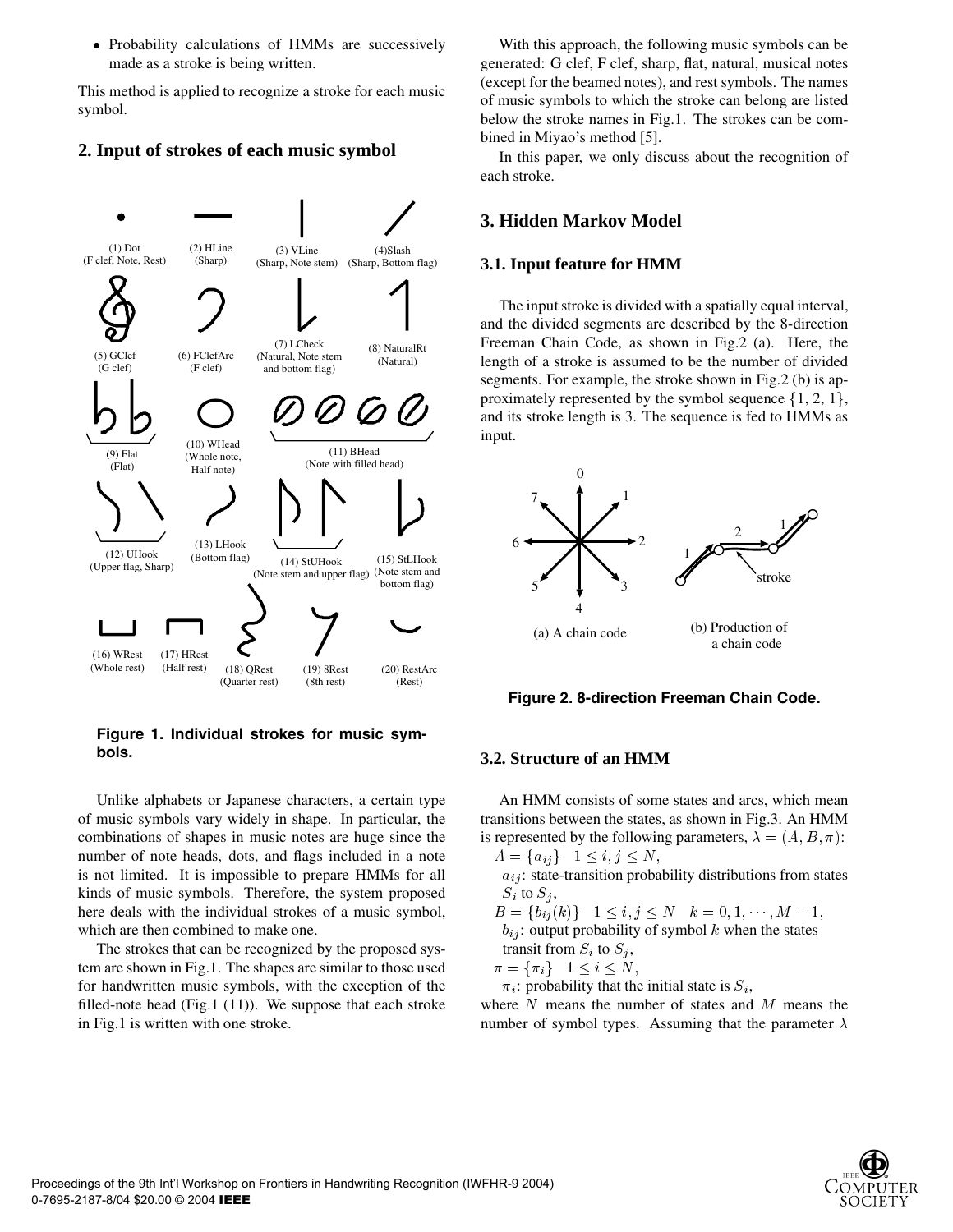is given and the symbol sequence  $O = O_1 O_2 \cdots O_T$  is observed,  $P(O|\lambda)$ , which is the output probability of O for the HMM:  $\lambda$ , can be estimated.

In this system, a left-to-right type HMM, shown in Fig.3, is used with 5-states (i.e.  $N = 5$ ). The states  $S_1, S_2, S_3$ , and  $S_4$  have a self-loop transition, and the state  $S_5$  does not. The number of symbol types,  $M$ , is 8. This value coincides with the number of the chain code directions. The initial state and the final state are  $S_1$  and  $S_5$ , respectively.



**Figure 3. Left-to-right type of the Hidden Markov Model.**

#### **3.3. Learning HMM**

If HMM:  $\lambda = (A, B, \pi)$  is given and the symbol sequence  $O$  is observed, the following parameter,  $\lambda = (A, B, \overline{\pi})$ , can be re-estimated (Baum-Welch algorithm [6]):

 $P(O|\lambda) \geq P(O|\lambda).$ 

For a set of multiple symbol sequences,  $O=$  $\{O^{(1)}, O^{(2)}, \cdots, O^{(K)}\}$ , the following probability is also calculated:

 $P(\boldsymbol{O}|\lambda) = \prod_{k=1}^{\mathbf{R}} P(O^{(k)}|\lambda),$ 

where the parameter  $\lambda$  is estimated so that the above probability can have the maximum value. HMMs for all classes are constructed using this algorithm. Therefore, in this system, 20 HMMs are built corresponding to the 20 strokes shown in Fig.1.

#### **3.4. Recognition process**

Using the learned HMMs, strokes are recognized. For a symbol sequence  $O = O_1 O_2 \cdots O_T$ , which is produced from an unlearned input stroke, the probability  $P(O|\lambda)$  is estimated for all HMMs, in which case the HMM with the maximum probability can be selected. The class corresponding to the selected HMM is adopted as the recognition result.

The above probabilities are calculated effectively by the Viterbi algorithm[6].

#### **4. Improvement of the recognition process**

Let  $L_n(c)$  and  $L_n(c)$  be the minimum and maximum lengths of the symbol sequences for the class  $c$ , respectively. The lengths can be obtained from training data, which belong to the class  $c$ . In this case, assume that the length of the symbol sequence for the class  $c$  of unlearned data is also within the range between  $L_n(c)$  and  $L_x(c)$ . This assumption indicates that target HMMs can be restricted based on the length of a handwritten stroke.

The length of the stroke is not known until the symbol has been written. To apply our idea even to the on-line recognition, the following method is used:

*Initialization:* for  $c \leftarrow 1$  to C {

c: class

J

C: total number of classes HMM[c]: HMM for class c

defined as follows: SLEEP: untreated ALIVE: in progress

 $flag[c] \leftarrow SLEEP$  $\left\{ \right\}$ 

*Processing for symbol sequence:*  $t \leftarrow 1$ while(O[t]  $\leftarrow$  input symbol, and O[t] exists){ for  $c \leftarrow 1$  to  $C \{$ if(flag[c]  $\neq$  DEAD){ if(t  $\lt$  Ln[c]) Do nothing # the situation (1) in Fig.4 else if(t = Ln[c]) $\{$  # the situation (2) in Fig.4 The symbol sequence  $O = \{O[1], O[2], \dots, O[t]\}$  is given to HMM[c], and the probability is calculated by the Viterbi algorithm [6].  $flag[c] \leftarrow ALIVE$ else if(t  $\leq$  Lx[c])  $\{ \#$  the situation (3) in Fig.4 O[t] is added to HMM[c], and the probability is calculated. else  $\{ \#$  the situation (4) in Fig.4  $flag[c] \leftarrow DEAD$ -- $\mathcal{F}$  $t \leftarrow t+1$ where the above variables are defined as follows: t: time(stroke length) O[t]: t-th input symbol(t-th chain code)

[Ln[c], Lx[c]]: range of the stroke lengths for class c flag[c]: current situation of HMM[c]; the situation is

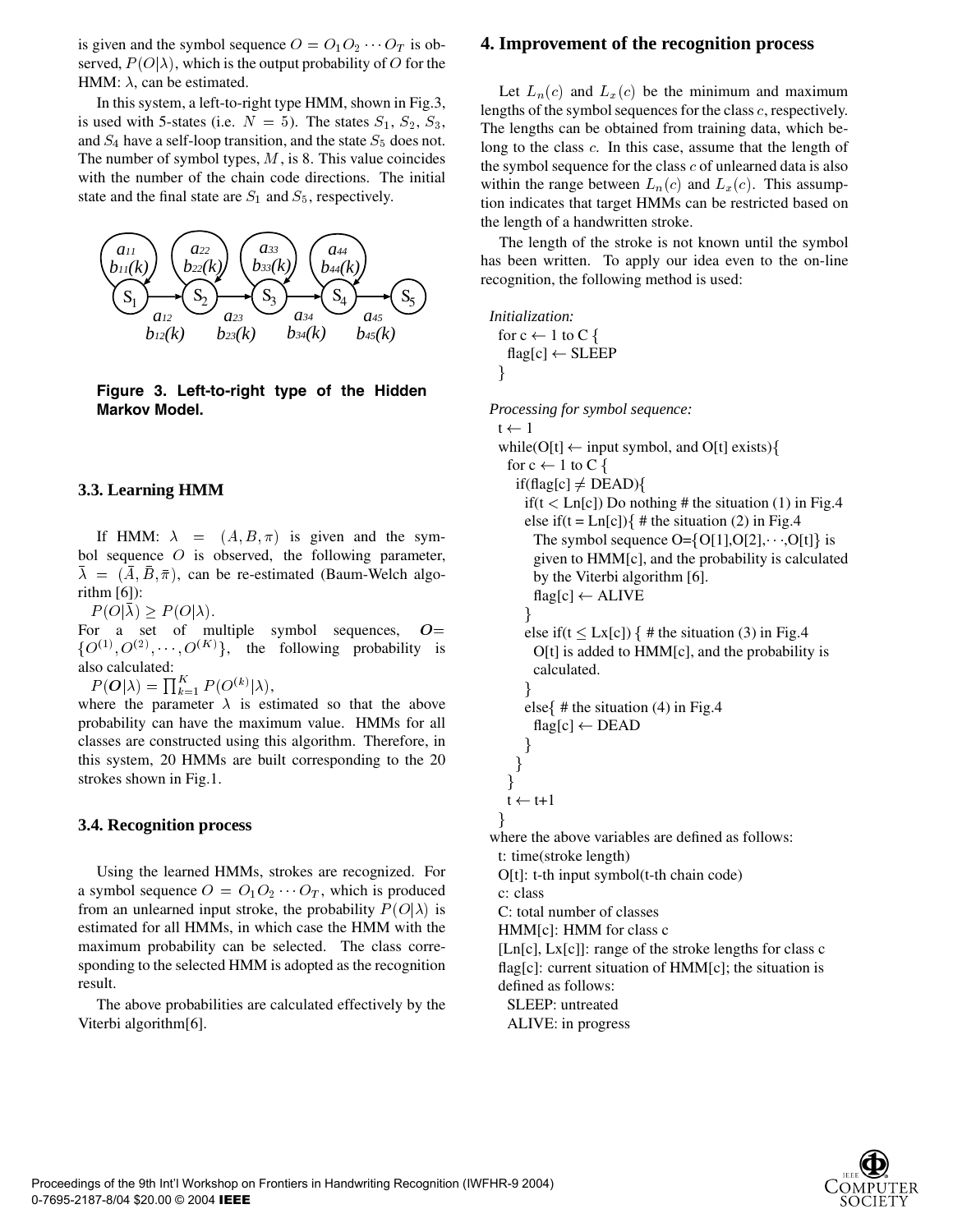DEAD: excluded from the process

The transition of the situation is demonstrated in Fig.4.

After the processes described above are completed, the probabilities for all HMMs that have the state 'ALIVE' are compared. As a result, the HMM with the maximum probability is selected, and the class corresponding to the selected HMM is adopted as a recognition result.



**Figure 4. State of variable flag[c].**

## **5. Experimental results and discussions**

In the experiments, a PC (Pentium 3 CPU: 1.0GHz; 256MB Memory) and an A6 size tablet were used. To build the HMMs, 6,858 strokes (there are about 350 strokes for each class), written by 6 users, were used. Furthermore, the ranges of the stroke lengths for each class were determined using these strokes. The obtained ranges are shown in Table 1 as the minimum length  $L_n$  and the maximum length  $L_x$ . We apply both the proposed method and a method based on ordinary HMMs to 6,999 strokes written by 5 other users. In Table 1, we show the average processing time of the both methods.

From these results, the proposed method has reduced the average processing time for each stroke from 7.10ms in the ordinary HMM to 5.19ms. In particular, the processing times for the strokes Dot, HLine, and GClef were 13%, 43%, and 19% of those required by the ordinary HMM method, respectively. It is considered that each of these strokes has a length that is far different from the other strokes.

For the recognition process for the short strokes Dot and HLine, the calculations of probabilities were eliminated for the HMM[c] that corresponds to the longer stroke (in the strict sense, Ln[c] is longer than the length of the input stroke Dot or HLine in this case). On the other hand, for the recognition process for the long stroke GClef, the calculations of probabilities for the HMM[c] that corresponds to the shorter stroke (in this case, Lx[c] is shorter than the length of stroke GClef) were only calculated until the length of the input stroke was equal to Lx[c]. These reductions of the calculations contribute to a shorter processing time.

The recognition rates for the test strokes are shown in Table 2, where the 'Top 3 Recognition Rate' means the cumulative recognition rate from the best 3 candidates. From these results, the recognition rate for the proposed method is about 2.4% higher than that for the ordinary HMM method. It is considered that the restriction of the target HMMs based on the stroke lengths also contributes to improve the recognition rate. However, the rate was 85.78%, which is not high enough. The reasons for the low recognition rate are as follows:

- The input feature was poor. More features, such as pen pressure and pen angle, are needed to obtain a good recognition rate.
- Parameter settings, such as the number of states and the initial states of  $a_{ij}$  and  $b_{ij}$  for each HMM, were not satisfactorily adjusted.
- The number of the training data was not enough to get well-built HMMs.

On the other hand, the top 3 recognition rate was 97.06%, which is high enough because the recognition errors could be automatically corrected by using the three candidates in the combination process of the strokes.

|                         | Ordinary   | Proposed   |  |  |  |
|-------------------------|------------|------------|--|--|--|
|                         | <b>HMM</b> | <b>HMM</b> |  |  |  |
| <b>Recognition Rate</b> | 83.42%     | 85.78%     |  |  |  |
| Top 3 Recognition Rate  | 95.56%     | 97.06%     |  |  |  |

**Table 2. Recognition rate.**

## **6. Conclusion**

For an HMM-based system for the recognition of handwritten music scores, the following steps are proposed to increase the speed of the recognition process and improve the system usability:

- Target HMMs are restricted based on the length of a handwritten stroke.
- Probability calculations of HMMs are successively made as a stroke is being written.

When this method was applied to recognize 6,999 test strokes, recognition rates of 85.78%, top 3 recognition rates of 97.06%, and average processing times of 5.19ms/stroke were obtained. The recognition rate of this method is 2.4% higher than that of the traditional method, and the processing time is 73% of that required by the traditional method. In conclusion, the method can reduce the processing time

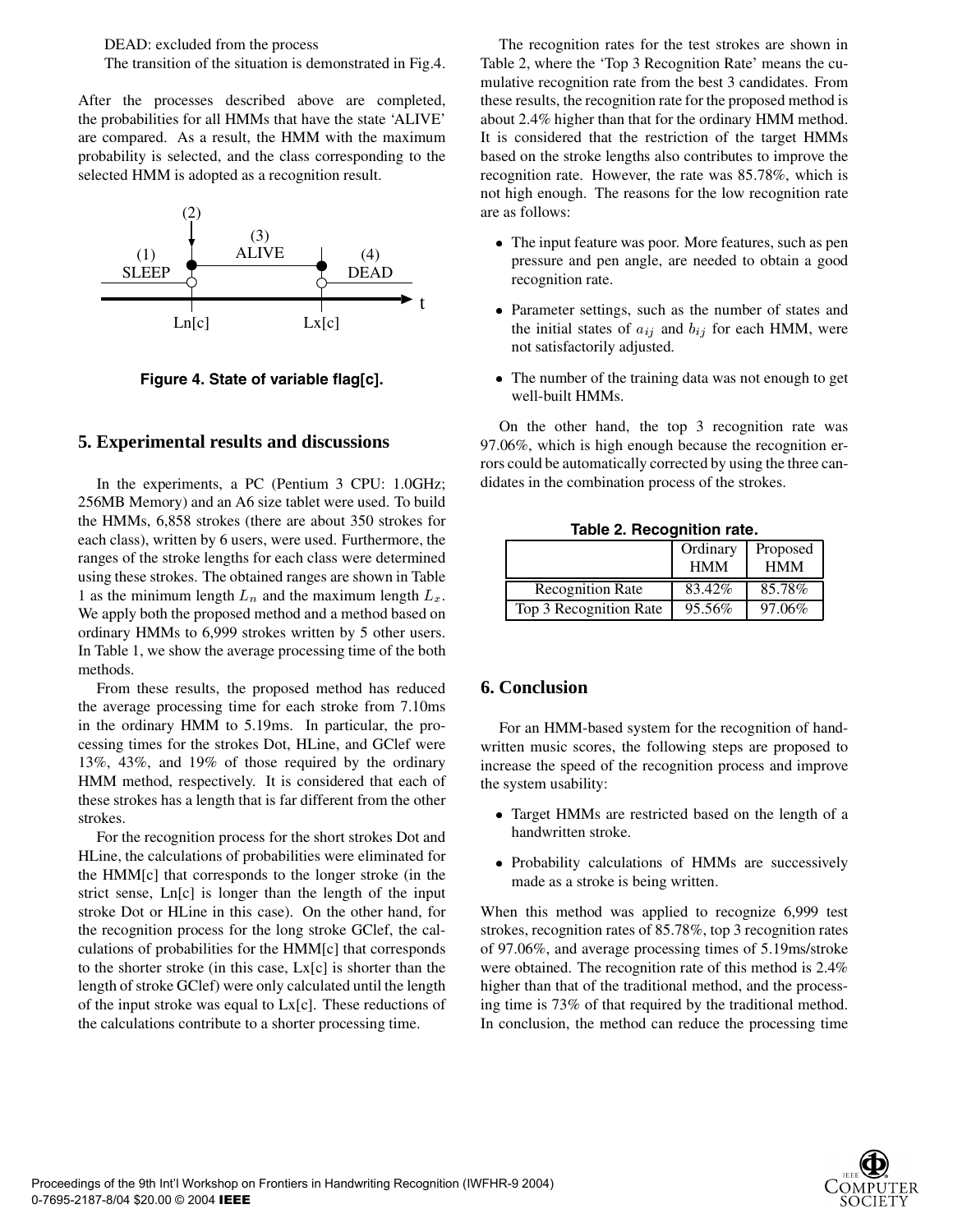| <b>Stroke Name</b> | #samples | Length Range    |             | Ordinary HMM | Proposed HMM | Ratio |
|--------------------|----------|-----------------|-------------|--------------|--------------|-------|
|                    |          | $L_n$           | $\bar{L}_x$ | $A$ [ms]     | $B$ [ms]     | B/A   |
| Dot                | 365      | $\overline{2}$  | 22          | 0.60         | 0.08         | 0.13  |
| HLine              | 351      | 5               | 33          | 2.11         | 0.91         | 0.43  |
| RestArc            | 349      | 14              | 46          | 3.07         | 2.55         | 0.83  |
| <b>HRest</b>       | 338      | 27              | 54          | 4.00         | 3.94         | 0.99  |
| Slash              | 356      | 9               | 71          | 2.92         | 2.28         | 0.78  |
| <b>LHook</b>       | 348      | 30              | 86          | 5.88         | 5.76         | 0.98  |
| NaturalRt          | 351      | 23              | 90          | 5.90         | 5.74         | 0.97  |
| WRest              | 352      | 27              | 97          | 5.11         | 4.95         | 0.97  |
| <b>UHook</b>       | 346      | 12              | 99          | 4.54         | 4.48         | 0.99  |
| 8Rest              | 352      | 25              | 101         | 5.83         | 5.52         | 0.95  |
| VLine              | 349      | 10              | 104         | 4.79         | 4.74         | 0.99  |
| WHead              | 350      | $\overline{33}$ | 108         | 6.78         | 6.61         | 0.97  |
| <b>BHead</b>       | 351      | 49              | 121         | 8.13         | 7.96         | 0.98  |
| Flat               | 351      | 44              | 125         | 8.47         | 7.56         | 0.89  |
| QRest              | 352      | 59              | 127         | 9.10         | 8.07         | 0.89  |
| <b>StLHook</b>     | 349      | 41              | 164         | 9.38         | 7.34         | 0.78  |
| LCheck             | 349      | 25              | 176         | 7.32         | 5.88         | 0.80  |
| <b>StUHook</b>     | 349      | 42              | 185         | 9.21         | 7.09         | 0.77  |
| FClefArc           | 349      | 32              | 203         | 10.13        | 6.91         | 0.68  |
| GClef              | 342      | 163             | 472         | 28.65        | 5.40         | 0.19  |
| Total              | 6,999    |                 | Average     | 7.10         | 5.19         | 0.73  |

**Table 1. Average processing time for each stroke.**

and improve the recognition rates. In particular, the recognition time decreases drastically for a stroke, the length of which is far different from the stroke lengths of the other classes.

With this method, the processing time from the end of one stroke to the beginning of the next can be shortened since the probabilities for HMMs are calculated as the stroke is being written. In other words, a stroke can be recognized as soon as the pen is lifted from the pad.

In future studies, the recognized strokes will be combined as a music symbol used by a method [5], and usability of the system will be evaluated.

## **References**

- [1] A. Bulis, R. Almog, M. Gerner and U. Shimony, "Computerized Recognition of Hand-Written Musical Notes", *Proc. of International Computer Music Conference*, pp.110–112, 1992.
- [2] K. Ng, D. Cooper, E. Stefani, R. Boyle and N. Bailey, "Embracing the Composer: Optical Recognition of Handwritten Manuscripts", *Proc. of International Computer Music Conference*, pp.500–503, 1999.
- [3] G. Watkins, "A Fuzzy Syntactic Approach to Recognising Hand-Written Music", *Proc. of International Computer Music Conference*, pp.297–302, 1994.
- [4] O. Yadid-Pecht, M. Gerner, L Dvir, E Brutman and U. Shimony, "Recognition of Handwritten Musical Notes by a Modified Neocognitron", *Machine Vision and Applications*, 9 (2), pp.65–72, 1996.
- [5] H. Miyao and M. Maruyama, "An Online Handwritten Music Score Recognition System", *Proc. of International Conference on Pattern Recognition (ICPR2004)*, (to appear), 2004.
- [6] L. R. Rabiner, "A Tutorial on Hidden Markov Models and Selected Applications in Speech Recognition", *Proc. of the IEEE*, 77 (2), pp.257–286, 1989.
- [7] W. G. Aref, P. Vallabhaneni, and D. Barbará, "On Training Hidden Markov Models for Recognizing Handwritten Text", *Proc. of the International Workshop on Frontiers in Handwriting Recognition (IWFHR-4)*, pp.275–284, 1994.
- [8] J. Hu, M. K. Brown, and W. Turin, "HMM-Based On-Line Handwriting Recognition", *IEEE Transactions*